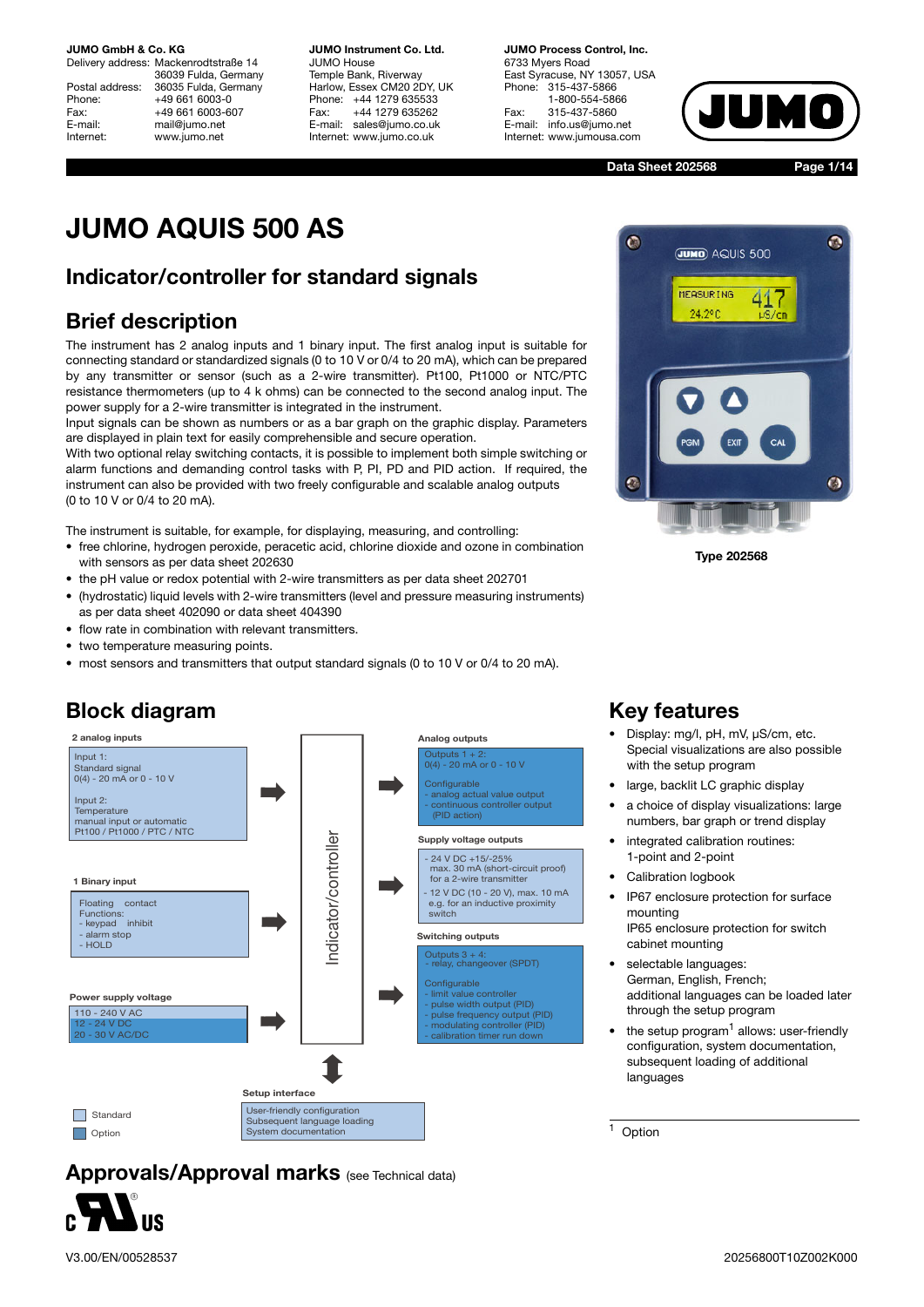Delivery address: Mackenrodtstraße 14 36039 Fulda, Germany Postal address: 36035 Fulda, Germany<br>Phone: +49 661 6003-0 +49 661 6003-0 Fax: +49 661 6003-607<br>E-mail: mail@iumo.net mail@jumo.net Internet: www.jumo.net

**JUMO Instrument Co. Ltd.** JUMO House Temple Bank, Riverway Harlow, Essex CM20 2DY, UK Phone: +44 1279 635533 Fax: +44 1279 635262 E-mail: sales@jumo.co.uk Internet: www.jumo.co.uk

**JUMO Process Control, Inc.** 6733 Myers Road East Syracuse, NY 13057, USA<br>Phone: 315-437-5866 Phone: 315-437-5866 1-800-554-5866 Fax: 315-437-5860 E-mail: info.us@jumo.net Internet: www.jumousa.com



**Data Sheet 202568 Page 2/14**



# **Functional description**

The instrument is designed for on-site use. A robust housing protects the electronics and electrical connections against aggressive environmental conditions (IP67). As an alternative, the instrument can also be installed in a panel; the front then has IP65 enclosure protection. Easily installed screw connectors are used for electrical connection. A ventilation screw with a PTFE membrane prevents condensation buildup.

# **Displays and controls**



- (1) switching output 1 or 2 is active
- (2) binary input 1 is triggered
- (3) keypad inhibited
- (4) alarm has been activated
- (5) instrument is in manual mode
- (6) instrument status
- (7) temperature of measured medium
- (8) main measurement
- (9) unit of main measurement

The user can specify what is to appear in positions (7) and (8) of the display:

- no display
- corrected or uncorrected measurement
- temperature
- output level 1 or 2
- setpoint 1 or 2

# **Operation**

To make programming and operation easy, all parameters are clearly assigned to levels and displayed in plain text. Operation is protected by a code word. Operation can be adapted on an individual basis because parameters can be generally enabled or assigned to the protected area.

A setup program for the PC is available as a more convenient configuration option, rather than using the instrument keypad.

### **Display modes**

Three display modes are available:

# **Large numbers**



Here the measurements are displayed in numbers, as usual.

#### **Trend display**



Here the numerical value is supplemented by a symbol to indicate the direction and speed of change for the measurement.

This can be very useful when the controller is being optimized, for example.



from left to right:

fast, medium and slow rise, steady, slow, medium and fast fall.

## **Bar graph**



In this display mode, it only takes a glance to ascertain the range for the current measurement.

Any scale can be used for the bar graph.

#### **Function modes**

#### **Linear scaling**

This mode is selected when the input signal is to be displayed linearly.

One of the following units is used for display or control:

- µS/cm
- mS/cm
- %
- mV
- pH
- ppm
- customized (5 characters)

Sensors can be connected to the instrument for the following measurement variables, for example:

- free chlorine, chlorine dioxide, ozone, hydrogen peroxide and peracetic acid as per data sheet 202630
- redox potential as per data sheet 202701
- liquid level measurements
- flow rate measurements, etc.

The instrument has three calibration options available in this function mode:

- zero point
- end value
- zero point and end value

This allows optimum adaptation of the instrument to the sensor.

### **Conductivity**

This mode is intended for sensors that make uncorrected standard signals available. µS/cm or mS/cm are the units used for display or control.

- Different calibration routines can be activated: • Calibrating the cell constant.
	- Because of manufacturing constraints, the cell constant of a conductivity measuring cell may differ slightly from its nominal value (the value printed on it). Wear or the accumulation of deposits during operation can also cause the cell constant to change. This changes the output signal from the measuring cell.

With this instrument, the user has the opportunity to compensate for deviations in the nominal value of the cell constant by **manual input** (80 to 120 % range) or **automatic calibration** of the relative cell constant K<sub>rel</sub>.

Calibrating the temperature coefficient  $\alpha$ The conductivity of virtually all solutions is temperature-dependent.

To ensure correct measurement therefore, both the temperature and the temperature coefficient  $α$  [%/K] of the measurement solution must be known. The temperature can either be measured automatically with a Pt100 or Pt1000 temperature probe or the user must set the temperature by hand.

The temperature coefficient can be determined automatically by the instrument or entered manually in the 0 to 5.5 %/K range.

#### **Concentration**

In this mode, the concentration of a liquid can be determined from its uncorrected conductivity.

% or "customized" are the units used for display or control.

#### Concentration measurement:

Caustic soda

NaOH 0 to 15 % by weight NaOH 25 to 50 % by weight

Nitric acid<br>HNO<sub>3</sub>

 $HNO<sub>3</sub>$  0 to 25 % by weight<br> $HNO<sub>3</sub>$  36 to 82 % by weight 36 to 82 % by weight

- 
- Sulphuric acid<br> $H_2SO_4$  0 to
- $H_2$ SO<sub>4</sub> 0 to 28 % by weight<br> $H_2$ SO<sub>4</sub> 36 to 85 % by weight  $H_2$ SO<sub>4</sub> 36 to 85 % by weight<br> $H_2$ SO<sub>4</sub> 92 to 99 % by weight
- 92 to 99 % by weight
- Hydrochloric acid
- HCl 0 to 18 % by weight HCl 22 to 44 % by weight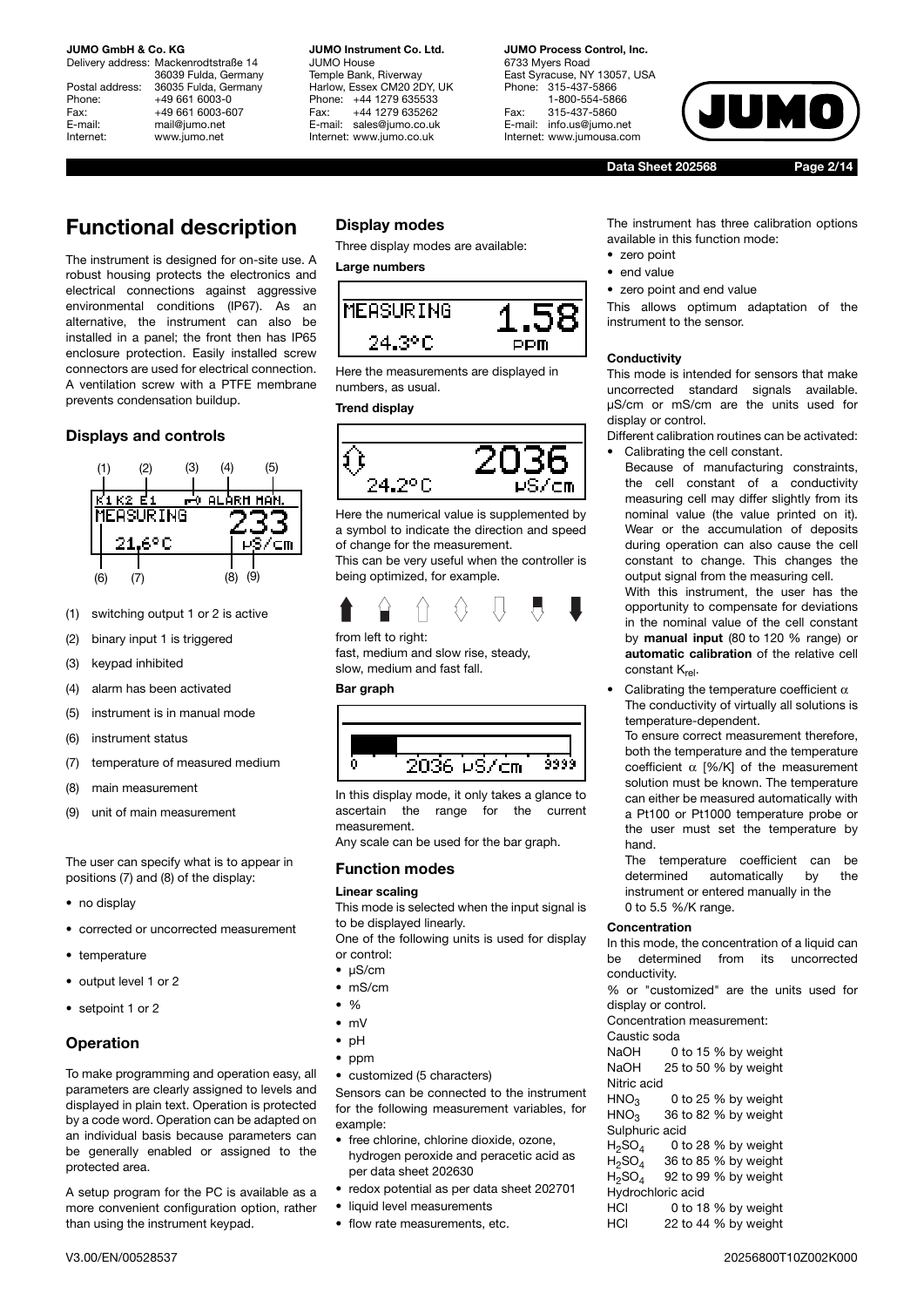Delivery address: Mackenrodtstraße 14 36039 Fulda, Germany Postal address: 36035 Fulda, Germany<br>Phone: +49 661 6003-0 +49 661 6003-0 Fax: +49 661 6003-607<br>E-mail: mail@iumo.net mail@jumo.net Internet: www.jumo.net

**JUMO Instrument Co. Ltd.** JUMO House Temple Bank, Riverway Harlow, Essex CM20 2DY, UK Phone: +44 1279 635533 Fax: +44 1279 635262 E-mail: sales@jumo.co.uk Internet: www.jumo.co.uk

**JUMO Process Control, Inc.** 6733 Myers Road East Syracuse, NY 13057, USA<br>Phone: 315-437-5866 Phone: 315-437-5866 1-800-554-5866 Fax: 315-437-5860 E-mail: info.us@jumo.net Internet: www.jumousa.com



**Data Sheet 202568 Page 3/14**



The cell constant can be calibrated.

### **pH or redox**

Connection option for transmitters that emit an uncalibrated pH or redox standard signal, such as JUMO data sheet 202701 2 wire transmitters.

The AQUIS 500 AS provides the required supply voltage for this type of 2-wire transmitter.

pH: a pH calibration (zero point or zero point and slope) can be performed, as well as the option of temperature compensation. "pH" display and control variable.

Redox: Both relative and absolute calibration are possible (zero point or as a percentage, using reference values). "mV" or "%" display and control variables.

### **Customized with table**

Non-linear correlations between the input and output variable can be processed in this mode. Typical applications include measuring the level of liquid in horizontal, cylindrical containers or simply measuring the concentration.

The input values are processed in a table (max. 20 value pairs). Values can only be entered in the table using the optional setup program.

The units used for display or control are:

- µS/cm
- mS/cm
- customized (5 characters)
- Use the offset parameter to adjust the display.

# **Analog outputs**

As many as two analog outputs are available (programmable  $0(4)$  to 20 mA or  $0(2)$  to 10 V).

The main input variable is assigned to **analog output 1**.

The (Pt100/Pt1000/NTC) temperature input is assigned to **analog output 2**.

Depending on the configuration, the two outputs output the actual value signal of the assigned measurement variable or the continuous controller signal of the main value. With the analog actual value output, the start and end values of the measurement range are freely adjustable.

The behavior of the outputs in the event of overrange or underrange measurements, alarms and calibration, is freely programmable.

# **Further functions of the JUMO AQUIS 500 AS**

# **Simulation function:**

The analog actual value outputs and relay outputs can be set as required in "manual" mode. This function is used, for example, for the "dry-run" commissioning of a system, for troubleshooting or during servicing.

## **Min/max value memory**

This memory records the minimum and maximum input quantities that occur. This information can be used, for example, to assess whether the design of the connected sensor is suitable for the values that actually occur.

# **Binary input**

The following functions can be accessed through the binary input:

- Key inhibit activation When this function is activated, operation is no longer possible via the keypad.
- "HOLD" mode activation When this function is activated, the outputs (analog and relay) adopt the states previously defined.
- Alarm suppression (controller alarm only) With this function, it is possible to temporarily deactivate alarm generation via the relevantly configured relay.

The predefined function is activated by shorting the relevant terminals (with the floating contacts of a relay, for example).

# **Control functions**

The instrument provides both simple switching functions (limit function, alarm window and pulse contact) as well as more significant control functions.

P, PI, PD and PID structures can be freely programmed as control functions.

Simple switching functions can be assigned to main and secondary inputs.

The more significant control functions can only be assigned to the main input.

# **Relay outputs**

Two relay changeover contacts are available for the main measurement variable and/or the temperature.

The following functions can be programmed: • Switching direction

(min/max)

- Limit controller
- (switch-on/switch-off delay, hysteresis) • Pulse width output<sup>1</sup>
- (main value only; see control functions)  $\bullet$  Pulse frequency output<sup>1</sup>
- (main value only; see control functions)
- Modulating function<sup>1</sup> (main value only; see control functions)
- Pulse controls With this function, the output briefly switches on when the switching point is reached and then switches off again
- Alarm
- Sensor/range error
- Behavior in the event of an alarm, underrange or overrange measurement, calibration and "HOLD"

# **Contact functions**

### **Max. limit function**



### **Min. limit function**



### **Alarm window 1**



Can only be assigned to the main variable.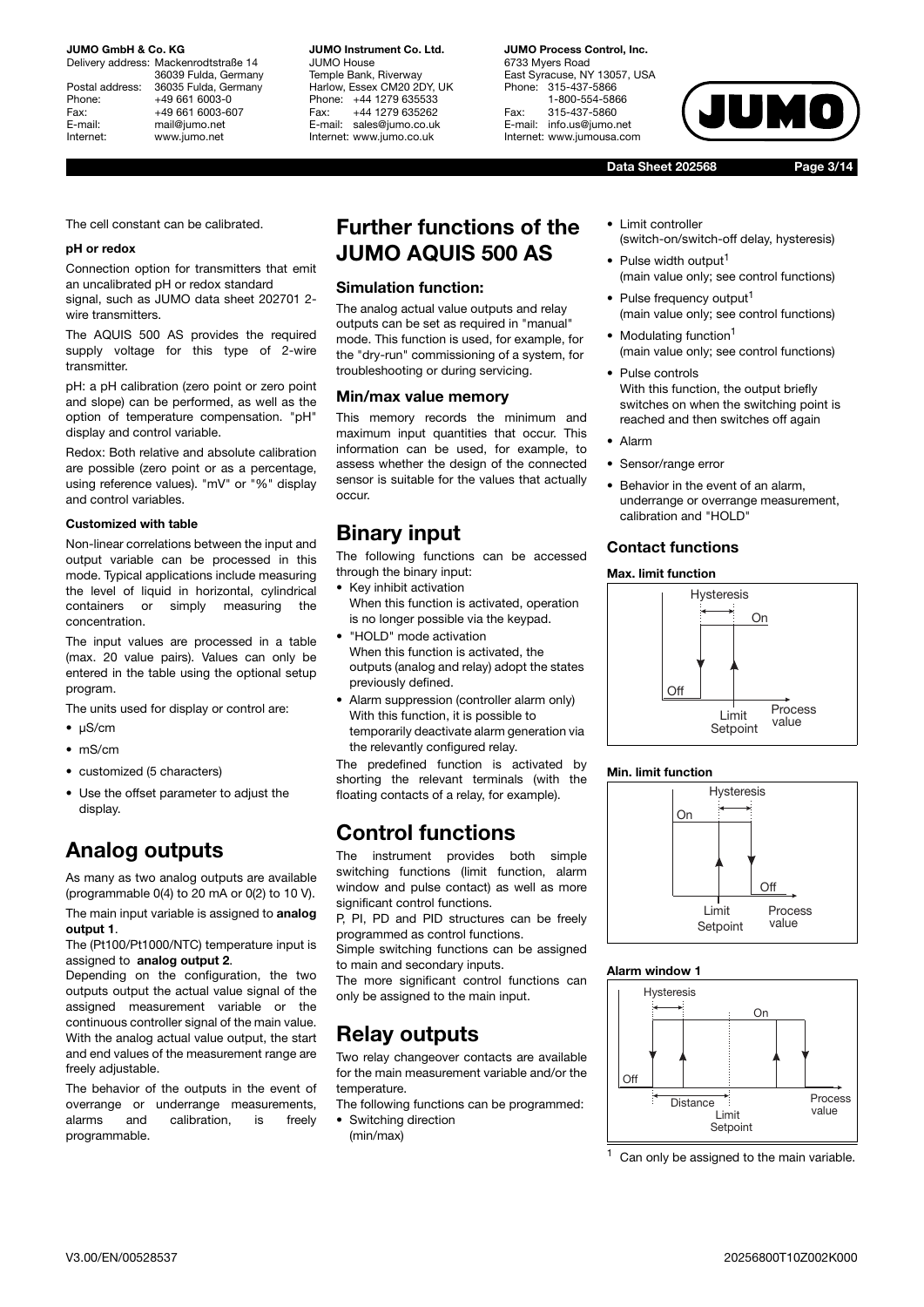Delivery address: Mackenrodtstraße 14 36039 Fulda, Germany Postal address: 36035 Fulda, Germany<br>Phone: +49 661 6003-0 Phone: +49 661 6003-0<br>Fax: +49 661 6003-6 Fax: +49 661 6003-607<br>E-mail: mail@iumo.net mail@jumo.net Internet: www.jumo.net

**JUMO Instrument Co. Ltd.** JUMO House Temple Bank, Riverway Harlow, Essex CM20 2DY, UK Phone: +44 1279 635533<br>Fax: +44 1279 635262 +44 1279 635262 E-mail: sales@jumo.co.uk Internet: www.jumo.co.uk

**Pulse width controller**

**JUMO Process Control, Inc.** 6733 Myers Road East Syracuse, NY 13057, USA<br>Phone: 315-437-5866 Phone: 315-437-5866 1-800-554-5866 Fax: 315-437-5860 info.us@jumo.net Internet: www.jumousa.com



**Data Sheet 202568 Page 4/14**

# **Alarm window 2**



#### **Pulse contact**

**Triggering condition longer than pulse duration**



### **Pulse contact**

**Triggering condition shorter than pulse duration**



### **(output active with x > w and P control structure)** 10% 100% 00% 90% 90% 90% 90% Output level y Output level y Switching period 50% 50% 50%  $t_{\alpha}$  $t_{\text{off}}$ 10% 90% 10% 0% Process value X Proportional band  $X_{p}$  $0 \times -W$  1  $\overline{X_{n}}$ Setpoint W

If actual value x exceeds setpoint w, the P controller will control in proportion to the control deviation. When the proportional band is exceeded, the controller operates with an output level of 100 % (100 % clock ratio).

#### **Pulse frequency controller**

**(output active with x > w and P control structure)**



If actual value x exceeds setpoint w, the P controller will control in proportion to the control deviation. When the proportional band is exceeded, the controller operates with an output level of 100 % (maximum switching frequency).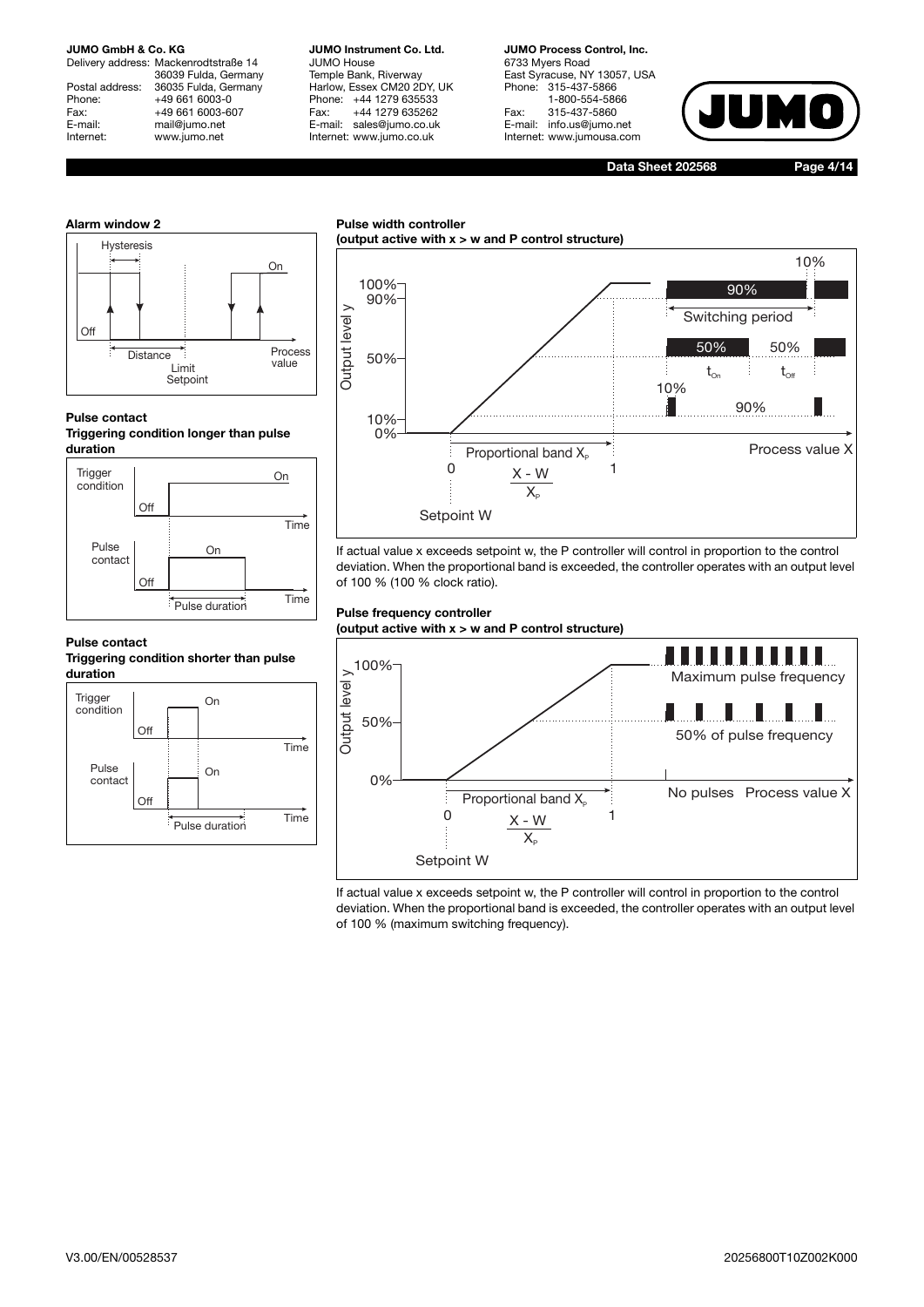Delivery address: Mackenrodtstraße 14 36039 Fulda, Germany Postal address: 36035 Fulda, Germany<br>Phone: +49 661 6003-0 Phone: +49 661 6003-0<br>Fax: +49 661 6003-6 Fax: +49 661 6003-607<br>E-mail: mail@jumo.net mail@jumo.net Internet: www.jumo.net

**JUMO Instrument Co. Ltd.** JUMO House Temple Bank, Riverway Harlow, Essex CM20 2DY, UK Phone: +44 1279 635533<br>Fax: +44 1279 635262 +44 1279 635262 E-mail: sales@jumo.co.uk Internet: www.jumo.co.uk

**JUMO Process Control, Inc.** 6733 Myers Road East Syracuse, NY 13057, USA Phone: 315-437-5866 1-800-554-5866 Fax: 315-437-5860 E-mail: info.us@jumo.net Internet: www.jumousa.com



**Data Sheet 202568 Page 5/14**

# **Technical data**

# **Analog inputs**

| Main input                                  | Display range                                                                        | Accuracy                                                 | Temperature error |
|---------------------------------------------|--------------------------------------------------------------------------------------|----------------------------------------------------------|-------------------|
| $0(4)$ to 20 mA<br>0 to 10 V                | 0.000 to 9.999<br>00,00 to 99.99<br>000.0 to 999.9<br>0000 to 9999                   | $\leq$ 0.6 % of range                                    | $0.2\% / 10 °C$   |
| Secondary input                             | Measuring range                                                                      | Accuracy                                                 | Temperature error |
| Temperature Pt100<br>(automatic detection)  | -50 to +250 $^{\circ}$ C <sup>a</sup>                                                | $\pm 0.5$ K (up to 100 °C)<br>$\pm 0.8$ K (as of 100 °C) | $0.05\%/10 °C$    |
| Temperature Pt1000<br>(automatic detection) |                                                                                      | $\pm 0.5$ K (up to 100 °C)<br>$±1.0$ K (as of 100 °C)    |                   |
| Temperature<br>NTC/PTC                      | max. 4 k $\Omega$<br>Input via table<br>with 20 value pairs through setup<br>program | $\leq$ 0.3 % <sup>b</sup>                                | $0.05\%/10 °C$    |

<sup>a</sup> Selectable in °F

**b** Dependent on interpolation points

# **Temperature compensation**

|                                                                                 | Compensation                 | Range <sup>a</sup> |
|---------------------------------------------------------------------------------|------------------------------|--------------------|
| in pH function mode                                                             | linear                       | l -10 to +150 °C . |
| in conductivity function mode                                                   | l linear. 0 to 5.5 %/°C $\,$ | $-10$ to $+100$ °C |
|                                                                                 | natural water (ISO 7888)     | 0 to 36            |
| Reference temperature is adjustable from 15 to 30 °C; preset to 25 °C (default) |                              |                    |

a Note the sensor operating temperature range!

# **Measuring circuit monitoring**

| <b>Inputs</b> | Overrange/underrange | Short circuit              | Sensor break             |
|---------------|----------------------|----------------------------|--------------------------|
| Main variable | ves                  | I dependent on signal type | dependent on signal type |
| Temperature   | ves                  | ves                        | ves                      |

# **Binary input**

| Activation      | by floating contact        |
|-----------------|----------------------------|
| <b>Function</b> | key inhibit<br><b>HOLD</b> |
|                 | alarm stop                 |

# **Controller**

| Controller type      | limit controller, pulse length controller, pulse frequency controller, modulating controller, continuous<br>controller |
|----------------------|------------------------------------------------------------------------------------------------------------------------|
| Controller structure | P/PI/PD/PID                                                                                                            |
| A/D converter        | dynamic resolution up to 14 bits                                                                                       |
| Sampling time        | 500 ms                                                                                                                 |

# **Analog outputs (max. 2)**

| Output type                                                             | Signal range    | Accuracy       | Temperature error      | Permissible<br>load resistance |
|-------------------------------------------------------------------------|-----------------|----------------|------------------------|--------------------------------|
| Current signal                                                          | $0(4)$ to 20 mA | $\leq 0.25 \%$ | $0.08\% / 10\degree C$ | $\leq 500 \Omega$              |
| Voltage signal                                                          | 0 to 10 V       | $\leq$ 0.25 %  | $0.08\% / 10\degree C$ | $\geq 500 \Omega$              |
| The analog outputs behave in accordance with NAMUR recommendation NE43. |                 |                |                        |                                |
| They are electrically isolated, AC 30 V/DC 50 V.                        |                 |                |                        |                                |

# **Switching outputs (max. two (SPDT) changeovers)**

| Rated load | ገ VAC<br>A/250<br>;(resistive load):<br>ີ |
|------------|-------------------------------------------|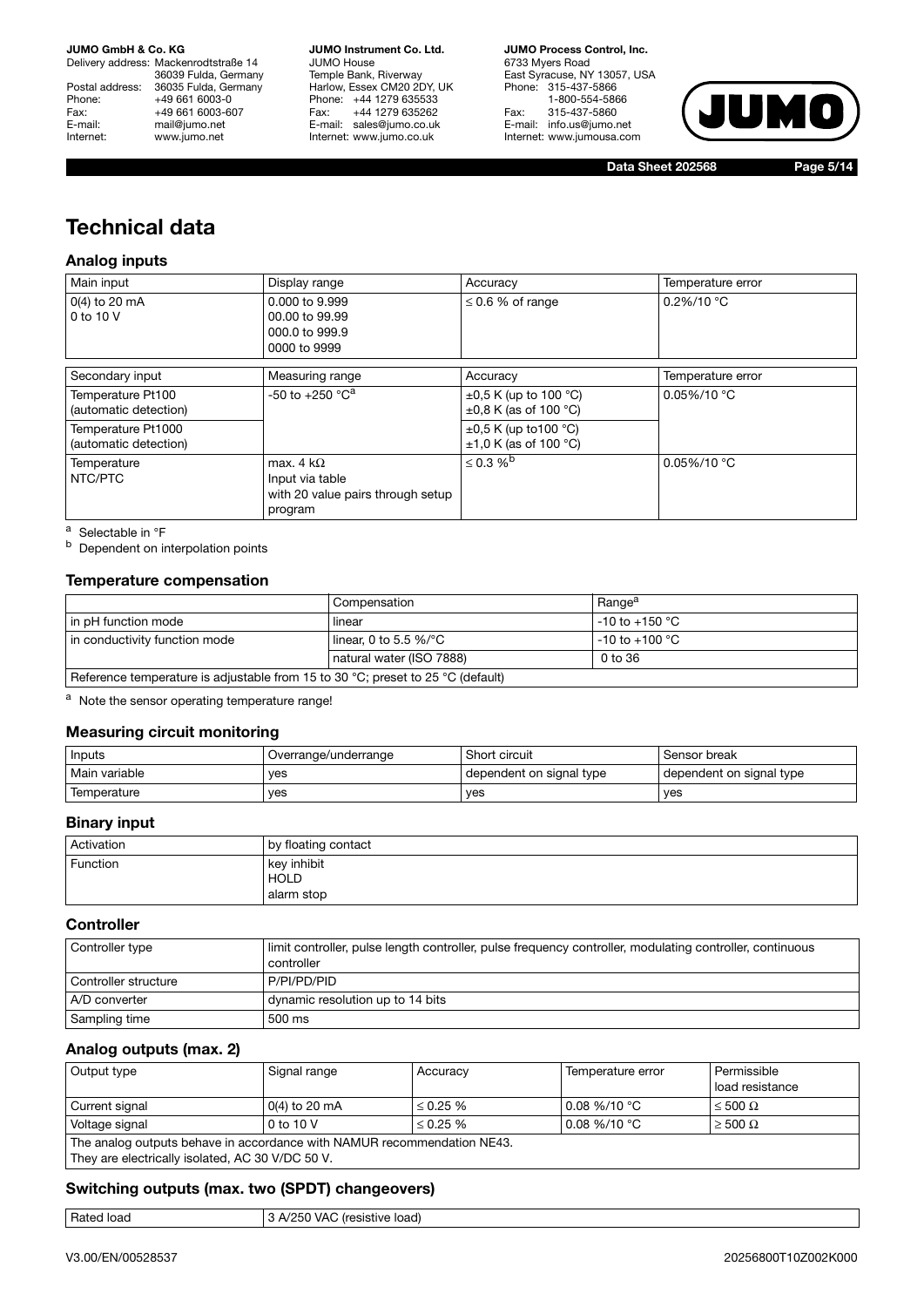Delivery address: Mackenrodtstraße 14 36039 Fulda, Germany Postal address: 36035 Fulda, Germany<br>Phone: +49 661 6003-0 Phone: +49 661 6003-0<br>Fax: +49 661 6003-6 Fax: +49 661 6003-607<br>E-mail: mail@iumo.net mail@jumo.net Internet: www.jumo.net

**JUMO Instrument Co. Ltd.** JUMO House Temple Bank, Riverway Harlow, Essex CM20 2DY, UK Phone: +44 1279 635533<br>Fax: +44 1279 635262 +44 1279 635262 E-mail: sales@jumo.co.uk Internet: www.jumo.co.uk

**JUMO Process Control, Inc.** 6733 Myers Road East Syracuse, NY 13057, USA Phone: 315-437-5866 1-800-554-5866 Fax: 315-437-5860 E-mail: info.us@jumo.net Internet: www.jumousa.com



**Data Sheet 202568 Page 6/14**

| Contact life                            | $> 2 \times 10^5$ operations at rated load |
|-----------------------------------------|--------------------------------------------|
| <b>Supply voltage for sensors</b>       |                                            |
| Supply voltage for                      | DC 24 V; -15/+20 %                         |
| 2-wire transmitter                      | max, 30 mA                                 |
| Voltage supply for                      | DC 12 V; 10 to 20 V                        |
| inductive proximity switch <sup>a</sup> | max. 10 mA                                 |

a e.g. type EI1808 NPOSS

# **Setup interface**

Interface for configuring the instrument with the available setup program option (for instrument configuration only).

# **Electrical data**

| Power supply voltage  | AC 110 to 240; -15/+10 %; 48 to 63 Hz<br>AC/DC 20 to 30 V; 48 to 63 Hz<br>DC 12 to 24 V; +/-15 % (permissible only for connection to SELV/PELV circuits)                                                                      |
|-----------------------|-------------------------------------------------------------------------------------------------------------------------------------------------------------------------------------------------------------------------------|
| Power consumption     | approx. 14 VA                                                                                                                                                                                                                 |
| Electrical safety     | DIN EN 61 010, Part 1<br>overvoltage category III <sup>a</sup> , pollution degree 2                                                                                                                                           |
| Data backup           | <b>EEPROM</b>                                                                                                                                                                                                                 |
| Electrical connection | pluggable screw terminals<br>conductor cross-section max. 2.5 mm <sup>2</sup> (supply voltage, relay outputs, sensor inputs)<br>conductor cross-section max. 1.5 mm <sup>2</sup> (analog outputs, supply voltage for sensors) |

a Not valid for SELV/PELV of power supply variant DC 12 - 24 V

# **Display**

| Graphic LC display         | $120 \times 32$ pixels               |
|----------------------------|--------------------------------------|
| <b>Background lighting</b> | Programmable:<br>$\bullet$ off       |
|                            | • on for 60 seconds during operation |

# **Housing**

| Material                                                                             | <b>ABS</b>                                                                            |
|--------------------------------------------------------------------------------------|---------------------------------------------------------------------------------------|
| Cable entry                                                                          | Cable glands, max. $3 \times M16$ and $2 \times M12$                                  |
| Feature                                                                              | ventilation to prevent condensation                                                   |
| Ambient temperature range<br>(the specified accuracy is adhered<br>to in this range) | -10 to +50 $^{\circ}$ C                                                               |
| Operating temperature range<br>(instrument operational)                              | -15 to +65 $^{\circ}$ C                                                               |
| Storage temperature range                                                            | -30 to +70 $^{\circ}$ C                                                               |
| Climatic rating                                                                      | rel. humidity $\leq 90$ % annual mean, no condensation<br>(based on EN 60721 3-3 3K3) |
| Enclosure protection<br>to EN 60529                                                  | surface-mounted housing: IP67<br>at front IP65, at rear IP20<br>panel mounting:       |
| Vibration resistant                                                                  | to EN 60068-2-6                                                                       |
| Weight                                                                               | surface-mounted housing: approx. 900 g<br>panel mounting:<br>approx. 480 q            |

# **Standard accessories**

| Cable glands               |
|----------------------------|
| ı material<br>Installation |
| Operating manual           |

# **Approvals/approval marks**

| <b>Mark</b><br>l confirmitv<br>ΩŤ | Testing laboratory             | <br>Certifikates/certification numbers | <b>Test basis</b>  | valid for    |  |  |
|-----------------------------------|--------------------------------|----------------------------------------|--------------------|--------------|--|--|
| c UL us                           | ∟aboratories<br>Underwriters I | 201387                                 | UL<br>61010<br>10- | all versions |  |  |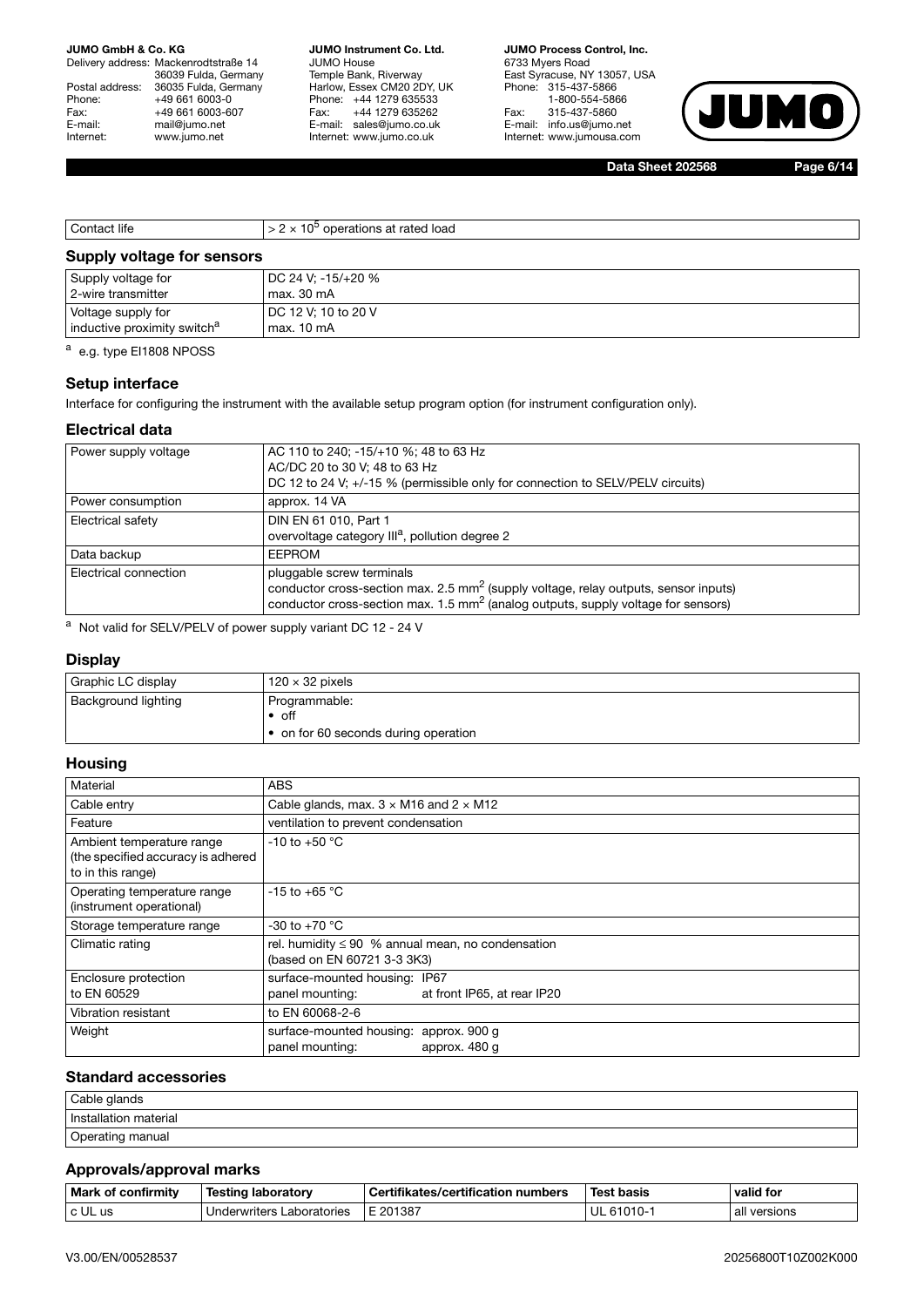Delivery address: Mackenrodtstraße 14 36039 Fulda, Germany Postal address: 36035 Fulda, Germany<br>Phone: +49 661 6003-0 Phone: +49 661 6003-0<br>Fax: +49 661 6003-6 Fax: +49 661 6003-607<br>E-mail: mail@iumo.net mail@jumo.net Internet: www.jumo.net

**JUMO Instrument Co. Ltd.** JUMO House Temple Bank, Riverway Harlow, Essex CM20 2DY, UK Phone: +44 1279 635533<br>Fax: +44 1279 635262 +44 1279 635262 E-mail: sales@jumo.co.uk Internet: www.jumo.co.uk

**JUMO Process Control, Inc.** 6733 Myers Road East Syracuse, NY 13057, USA Phone: 315-437-5866 1-800-554-5866 Fax: 315-437-5860 E-mail: info.us@jumo.net Internet: www.jumousa.com



**Data Sheet 202568 Page 7/14**

# **Connection diagram**



The connection diagram in the data sheet provides preliminary information about the connection options. For the electrical connection, only use the installation instructions or the operating manual. The knowledge and the correct technical execution of the safety information/instructions contained in these documents are mandatory for mounting, electrical connection, startup, and for safety during operation.

The connecting cable between the sensor and the transmitter must be a shielded cable with a maximum diameter of 8 mm. There is a guide plate to ensure optimum cable routing. The cable run to the pluggable screw terminals incorporates strain relief, and the sensor cables are connected without using solder.

| Connection                                                                                                                                                        | <b>Terminal</b>            | Row                                                      |                |  |  |  |
|-------------------------------------------------------------------------------------------------------------------------------------------------------------------|----------------------------|----------------------------------------------------------|----------------|--|--|--|
| Power supply voltage for transmitter/controller                                                                                                                   |                            |                                                          |                |  |  |  |
| Supply voltage (23): AC 110 to 240 V; -15/+10 %; 48 to 63 Hz<br>Supply voltage (25): AC/DC 20 to 30 V; 48 to 63 Hz<br>Supply voltage (30): DC 12 to 24 V; +/-15 % |                            | $1 N (L-)$<br>$2 L1 (L+)$                                | 1              |  |  |  |
| NC                                                                                                                                                                |                            | 3                                                        |                |  |  |  |
| Power supply voltage for proximity switch                                                                                                                         |                            |                                                          |                |  |  |  |
| DC 12 V (10 to 20 V)                                                                                                                                              | ٠                          | $11 +$<br>$12 -$                                         |                |  |  |  |
| Power supply voltage for transmitter                                                                                                                              |                            |                                                          |                |  |  |  |
| DC 24 V (-15/+20 %)                                                                                                                                               |                            | $14 +$<br>$15 -$                                         | 1              |  |  |  |
| Inputs                                                                                                                                                            |                            |                                                          |                |  |  |  |
| <b>NC</b>                                                                                                                                                         |                            | 1<br>$\overline{\mathbf{c}}$<br>3<br>6<br>$\overline{7}$ |                |  |  |  |
| Standard signal input<br>0(4) to 20 mA<br>or<br>0 to 10 V and 10 to 0 V                                                                                           |                            | $4 -$<br>$5+$                                            |                |  |  |  |
| Resistance thermometer in 2-wire circuit                                                                                                                          | 09<br>$\circ$ 10           | 8<br>9<br>10                                             | $\overline{c}$ |  |  |  |
| Resistance thermometer in 3-wire circuit                                                                                                                          | 08<br>łł<br>O 9<br>$-0.10$ | 8<br>9<br>10                                             |                |  |  |  |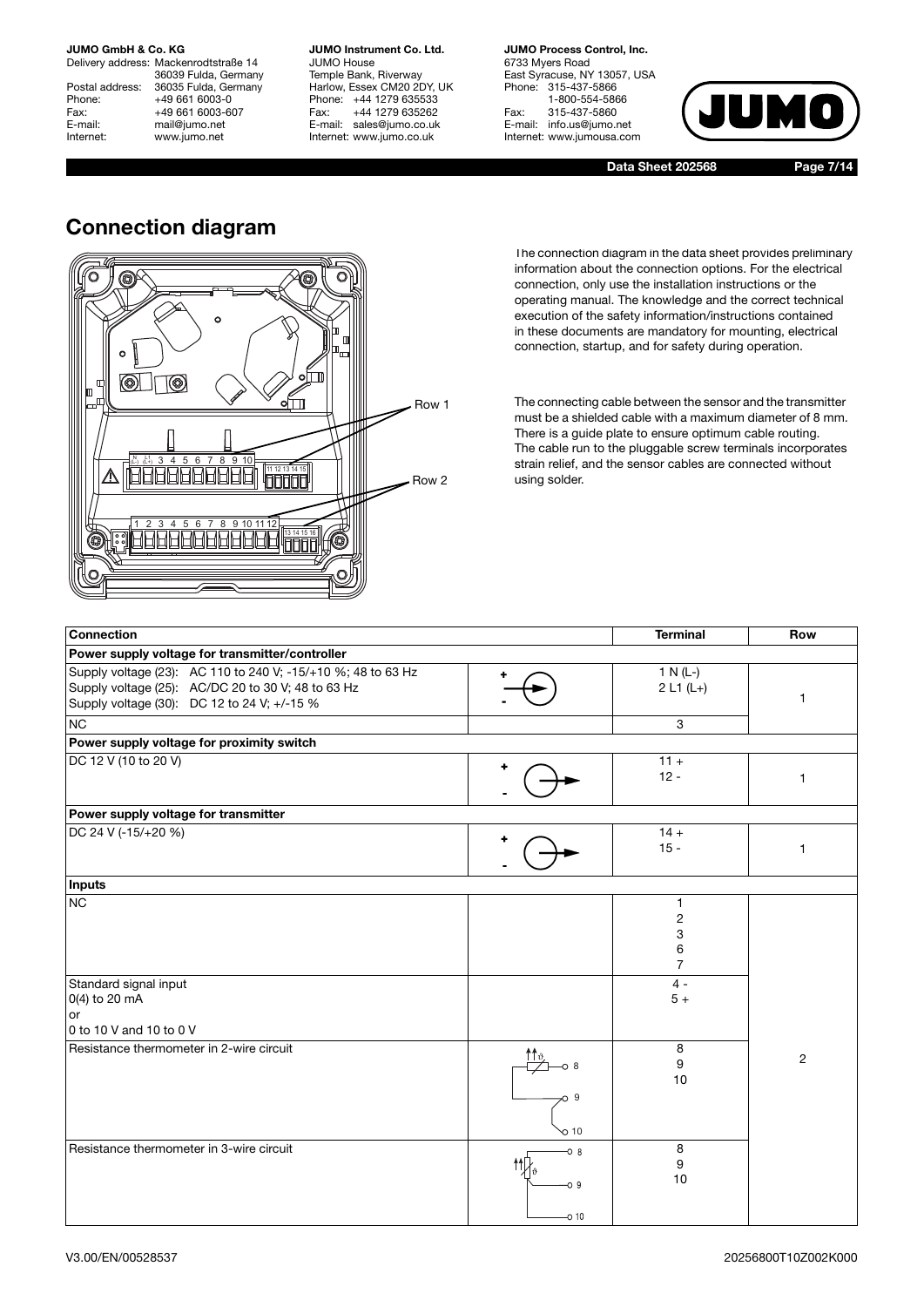Delivery address: Mackenrodtstraße 14 36039 Fulda, Germany Postal address: 36035 Fulda, Germany Phone: +49 661 6003-0<br>
Fax: +49 661 6003-6<br>
E-mail: mail@jumo.net +49 661 6003-607 E-mail: mail@jumo.net<br>
Internet: www.jumo.net www.jumo.net

**JUMO Instrument Co. Ltd.** JUMO House Temple Bank, Riverway Harlow, Essex CM20 2DY, UK Phone: +44 1279 635533 Fax: +44 1279 635262 E-mail: sales@jumo.co.uk Internet: www.jumo.co.uk

**JUMO Process Control, Inc.** 6733 Myers Road East Syracuse, NY 13057, USA Phone: 315-437-5866 1-800-554-5866 Fax: 315-437-5860 E-mail: info.us@jumo.net Internet: www.jumousa.com



**Data Sheet 202568 Page 8/14**

| <b>Connection</b>                                                                                                                     | <b>Terminal</b>             | <b>Row</b>                     |                |  |
|---------------------------------------------------------------------------------------------------------------------------------------|-----------------------------|--------------------------------|----------------|--|
| <b>Binary input</b>                                                                                                                   | $O$ 11<br>$-0.12$           | 11<br>12                       | $\overline{c}$ |  |
| <b>Outputs</b>                                                                                                                        |                             |                                |                |  |
| Analog output 1<br>0 to 20 mA and 20 to 0 mA or 4 to 20 mA and 20 to 4 mA<br>or<br>0 to 10 V and 10 to 0 V<br>(electrically isolated) | ۰                           | $+13$<br>$-14$                 | $\overline{2}$ |  |
| Analog output 2<br>0 to 20 mA and 20 to 0 mA or 4 to 20 mA and 20 to 4 mA<br>or<br>0 to 10 V and 10 to 0 V<br>(electrically isolated) |                             | $+15$<br>$-16$                 |                |  |
| Switching output K1<br>(floating)                                                                                                     | $-0.5$<br>$\circ$ 4<br>06   | 4 pole<br>5 NC<br>6 NO         |                |  |
| <b>NC</b>                                                                                                                             |                             | $\overline{7}$                 | $\mathbf{1}$   |  |
| Switching output K2<br>(floating)                                                                                                     | $-0.9$<br>$-0.8$<br>$-0.10$ | 8 pole<br>9 NC<br><b>10 NO</b> |                |  |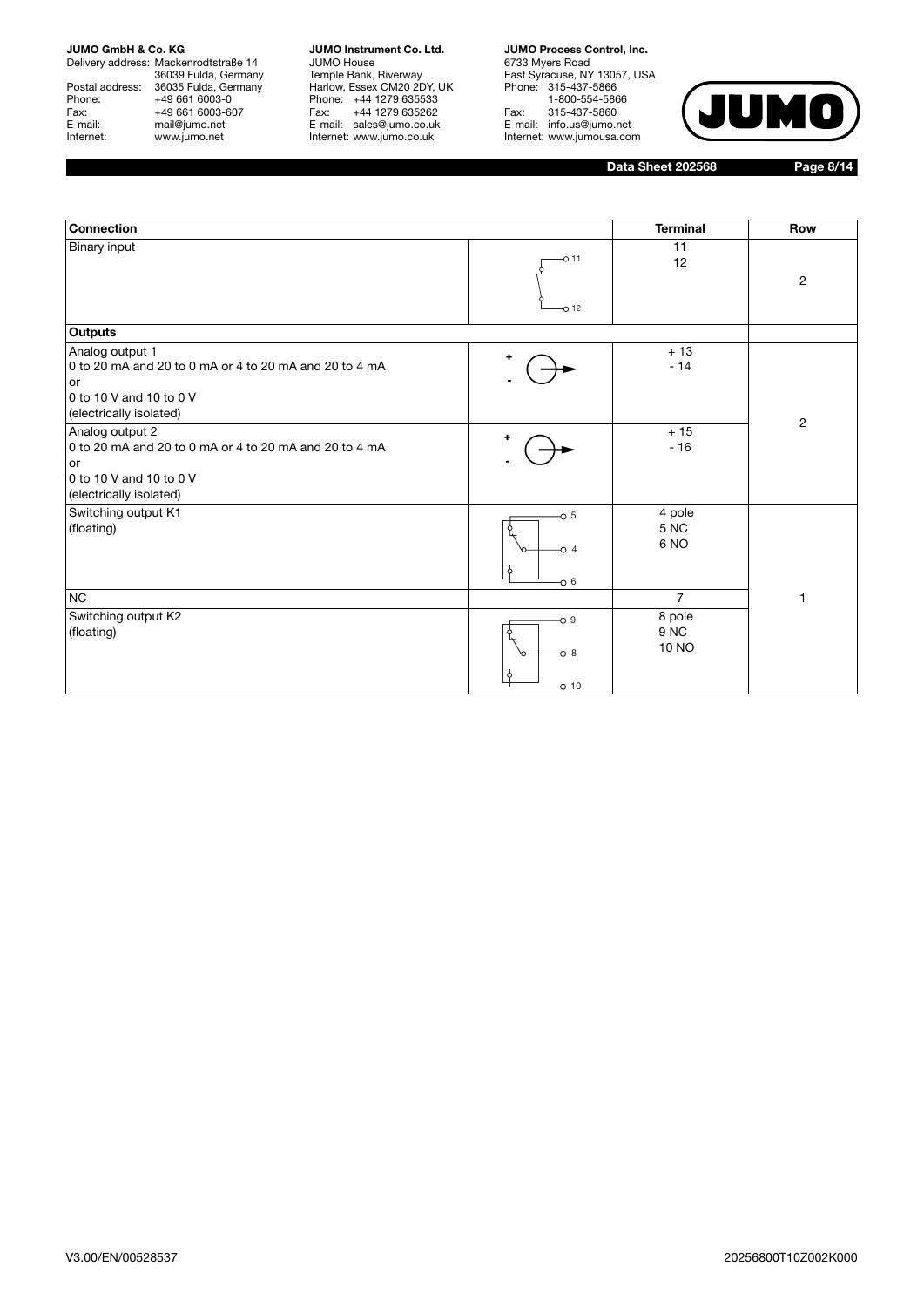Delivery address: Mackenrodtstraße 14 36039 Fulda, Germany Postal address: 36035 Fulda, Germany Phone: +49 661 6003-0<br>Fax: +49 661 6003-6 Fax: +49 661 6003-607<br>E-mail: mail@jumo.net mail@jumo.net Internet: www.jumo.net

**JUMO Instrument Co. Ltd.** JUMO House Temple Bank, Riverway Harlow, Essex CM20 2DY, UK Phone: +44 1279 635533<br>Fax: +44 1279 635262 +44 1279 635262 E-mail: sales@jumo.co.uk Internet: www.jumo.co.uk

**JUMO Process Control, Inc.** 6733 Myers Road East Syracuse, NY 13057, USA Phone: 315-437-5866 1-800-554-5866 Fax: 315-437-5860 E-mail: info.us@jumo.net Internet: www.jumousa.com



**Data Sheet 202568 Page 9/14**

# **Dimensions**









# **Panel mounting/drilling diagram**



**Note:**

The drilling template (in actual size) is shown in the operating manual B 202568.0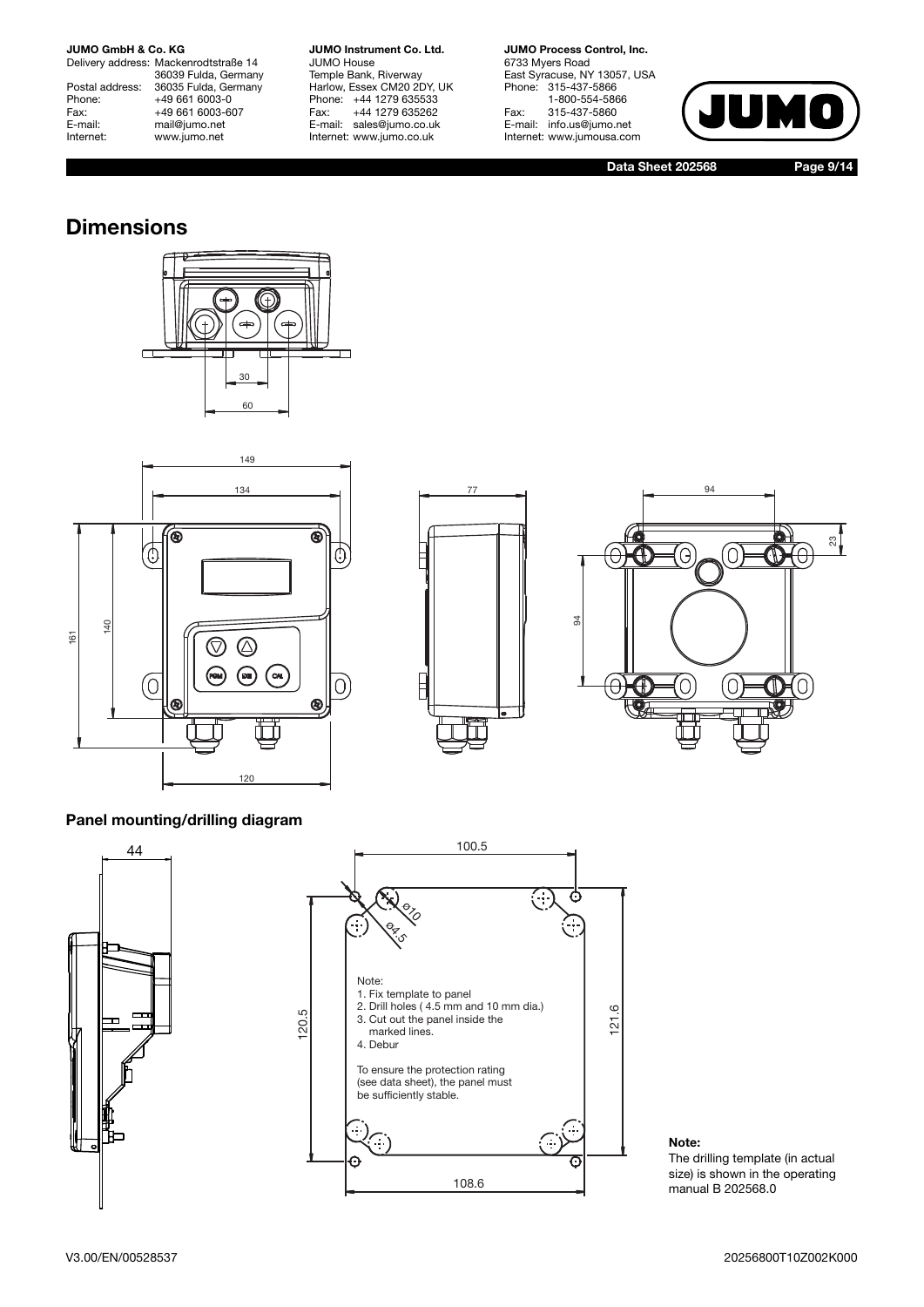Delivery address: Mackenrodtstraße 14 36039 Fulda, Germany Postal address: 36035 Fulda, Germany Phone: +49 661 6003-0<br>Fax: +49 661 6003-6 Fax: +49 661 6003-607<br>E-mail: mail@jumo.net mail@jumo.net Internet: www.jumo.net

**JUMO Instrument Co. Ltd.** JUMO House Temple Bank, Riverway Harlow, Essex CM20 2DY, UK Phone: +44 1279 635533<br>Fax: +44 1279 635262 +44 1279 635262 E-mail: sales@jumo.co.uk Internet: www.jumo.co.uk

**JUMO Process Control, Inc.** 6733 Myers Road East Syracuse, NY 13057, USA Phone: 315-437-5866 1-800-554-5866 Fax: 315-437-5860 E-mail: info.us@jumo.net Internet: www.jumousa.com



**Data Sheet 202568 Page 10/14**

# **Accessories**



Support pillar with base, arm and chain Part no.: 00398163



Pipe installation set for JUMO AQUIS 500 Part no.: 00483664 Protective roof for JUMO AQUIS 500 Part no.: 00398161



DIN rail installation set for JUMO AQUIS 500 for mounting the instrument on a 35 mm  $\times$  7.5 mm DIN rail as per EN 60715 A.1 Part no.: 00477842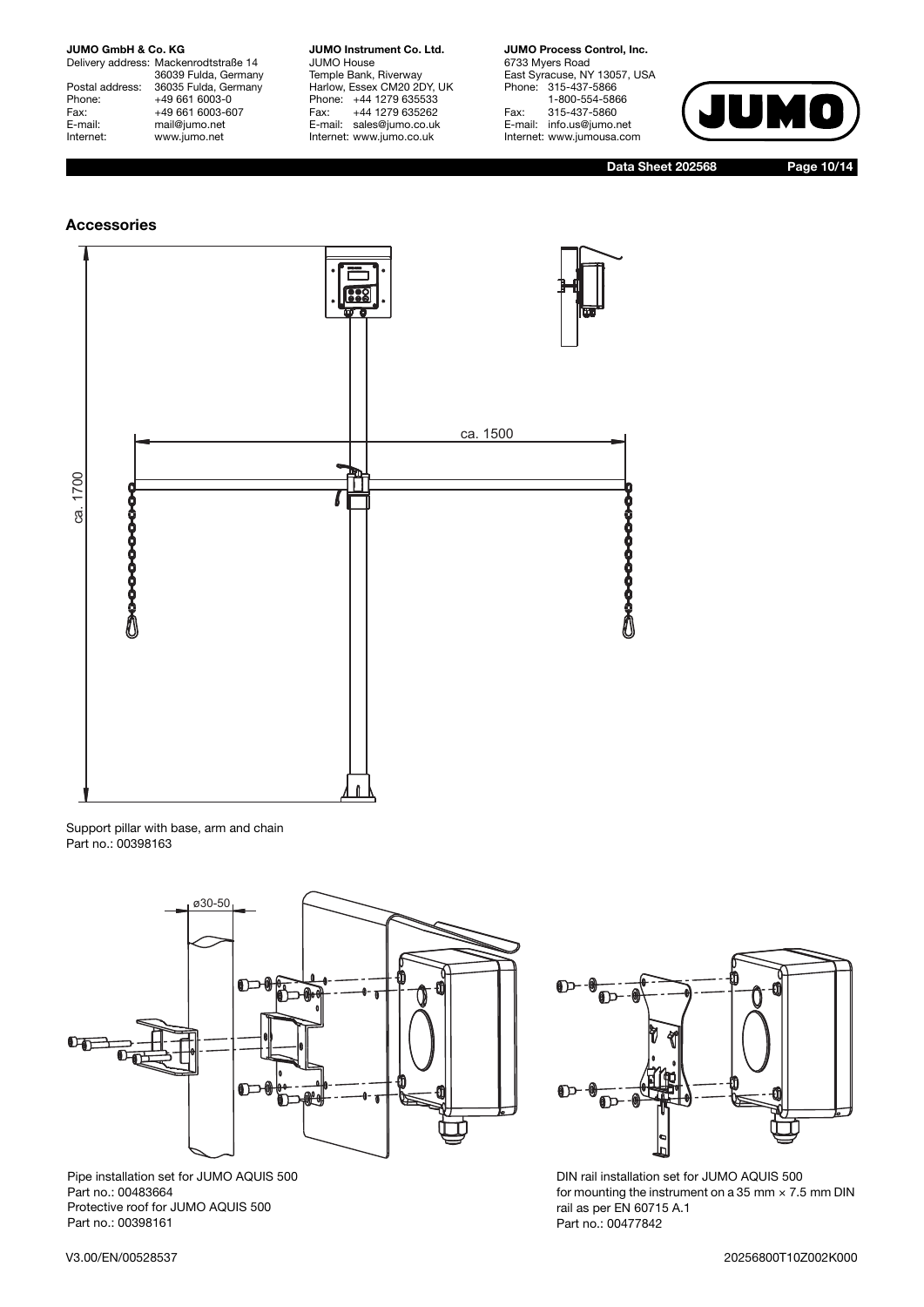Delivery address: Mackenrodtstraße 14 36039 Fulda, Germany Postal address: 36035 Fulda, Germany<br>Phone: +49 661 6003-0 Phone: +49 661 6003-0<br>Fax: +49 661 6003-6 Fax: +49 661 6003-607<br>E-mail: mail@iumo.net mail@jumo.net Internet: www.jumo.net

**JUMO Instrument Co. Ltd.** JUMO House Temple Bank, Riverway Harlow, Essex CM20 2DY, UK Phone: +44 1279 635533 Fax: +44 1279 635262 E-mail: sales@jumo.co.uk Internet: www.jumo.co.uk

**JUMO Process Control, Inc.** 6733 Myers Road East Syracuse, NY 13057, USA Phone: 315-437-5866 1-800-554-5866 Fax: 315-437-5860 E-mail: info.us@jumo.net Internet: www.jumousa.com



**Data Sheet 202568 Page 11/14**

# **Application examples**

# **Indicator/controller for pH**



**Option:** 1 or 2 relays

## **Option:**

Calibrated analog output for pH value 0(4) to 20 mA or 0 to 10 V electrically isolated

### **Option:**

Temperature output 0(4) to 20 mA or 0 to 10 V electrically isolated

#### **Advantages:**

- Long cable lengths can be covered with low interference
- Reduced wiring requirement, as the power supply for the 2-wire transmitter is integrated in the instrument
- Calibration option on the instrument
- Moisture and humidity problems during calibration are minimized

**Indicator/controller for free chlorine, chlorine dioxide, hydrogen peroxide, peracetic acid or ozone**



**Option:** 1 or 2 relays

#### **Option:**

Calibrated analog output for free chlorine, chlorine dioxide, ozone, etc. 0(4) to 20 mA or 0 to 10 V electrically isolated

#### **Option:**

Temperature output 0(4) to 20 mA or 0 to 10 V electrically isolated

#### **Advantages:**

- Calibration option on the instrument
- Calibrated output signal
- Flow can be monitored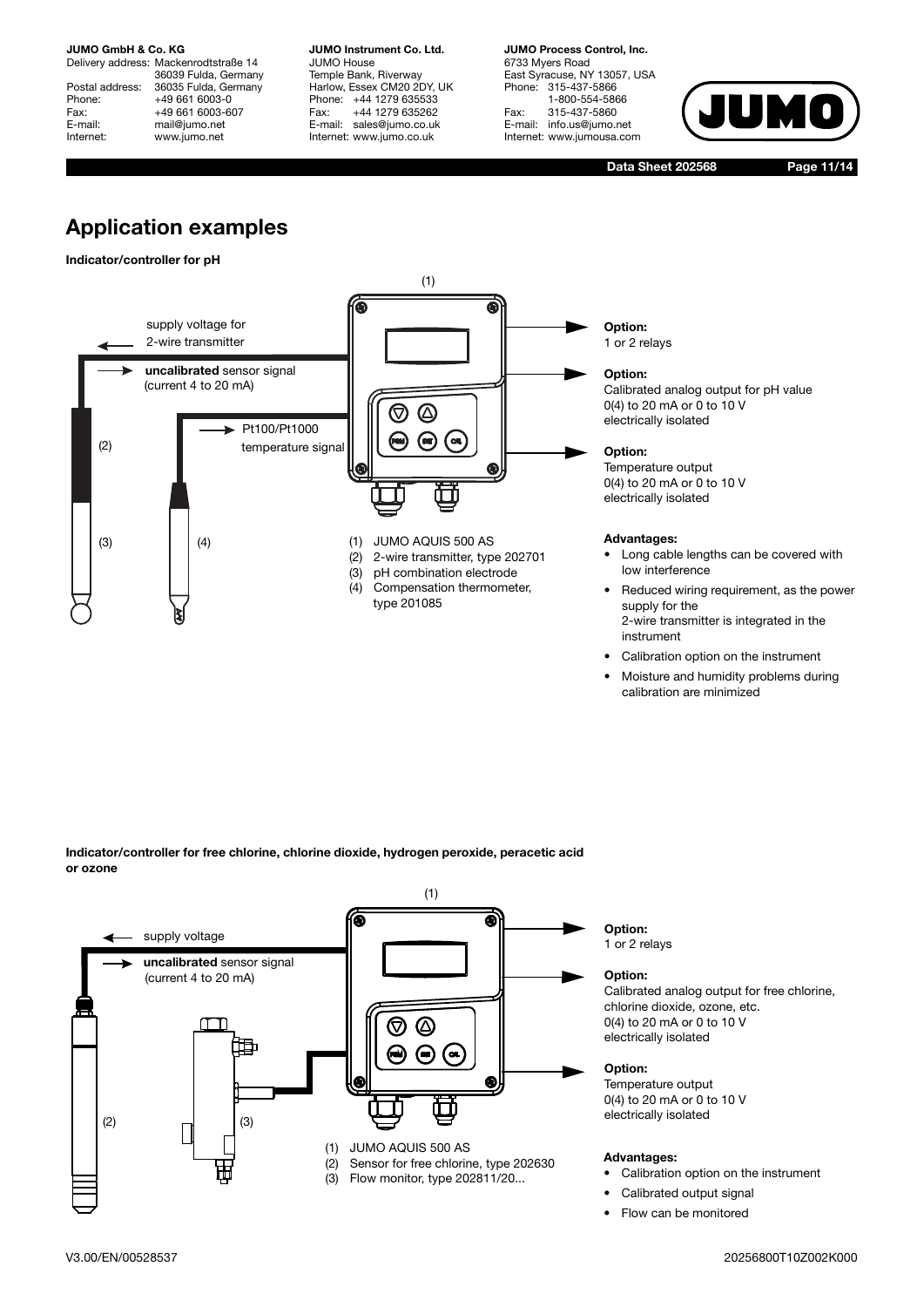Delivery address: Mackenrodtstraße 14 36039 Fulda, Germany Postal address: 36035 Fulda, Germany<br>Phone: +49 661 6003-0 Phone: +49 661 6003-0<br>Fax: +49 661 6003-6 Fax: +49 661 6003-607<br>E-mail: mail@iumo.net mail@jumo.net Internet: www.jumo.net

**JUMO Instrument Co. Ltd.** JUMO House Temple Bank, Riverway Harlow, Essex CM20 2DY, UK Phone: +44 1279 635533<br>Fax: +44 1279 635262 +44 1279 635262 E-mail: sales@jumo.co.uk Internet: www.jumo.co.uk

**JUMO Process Control, Inc.** 6733 Myers Road East Syracuse, NY 13057, USA Phone: 315-437-5866 1-800-554-5866 Fax: 315-437-5860 E-mail: info.us@jumo.net Internet: www.jumousa.com



**Data Sheet 202568 Page 12/14**



type JUMO dTRANS p90 or type 404390 or type 404391

**Option:** 1 or 2 relays

#### **Option:**

Linearized analog output for level and liquid level 0(4) to 20 mA or 0 to 10 V electrically isolated

# **Option:**

Temperature output 0(4) to 20 mA or 0 to 10 V electrically isolated

#### **Advantages:**

- Calibration option on the instrument
- Also for non-linear ratios (e.g. horizontal cylindrical container)<sup>1</sup>
- Simple standard sensors can be used
- $<sup>1</sup>$  The setup program, which is available as an</sup> option, can be used to linearly assign a display in liters or similar, to a non-linear input variable such as the liquid level of a horizontal, cylindrical tank (20 value pairs)

#### **Indicator/controller for flow rate**





(1) JUMO AQUIS 500 AS (2) MID flow rate transmitter, type 406010

**Option:** 1 or 2 relays

### **Option:**

Calibrated analog output 0(4) to 20 mA or 0 to 10 V electrically isolated

# **Option:**

Temperature output 0(4) to 20 mA or 0 to 10 V electrically isolated

#### **Advantages:**

- Calibration option on the instrument
- Calibrated output signal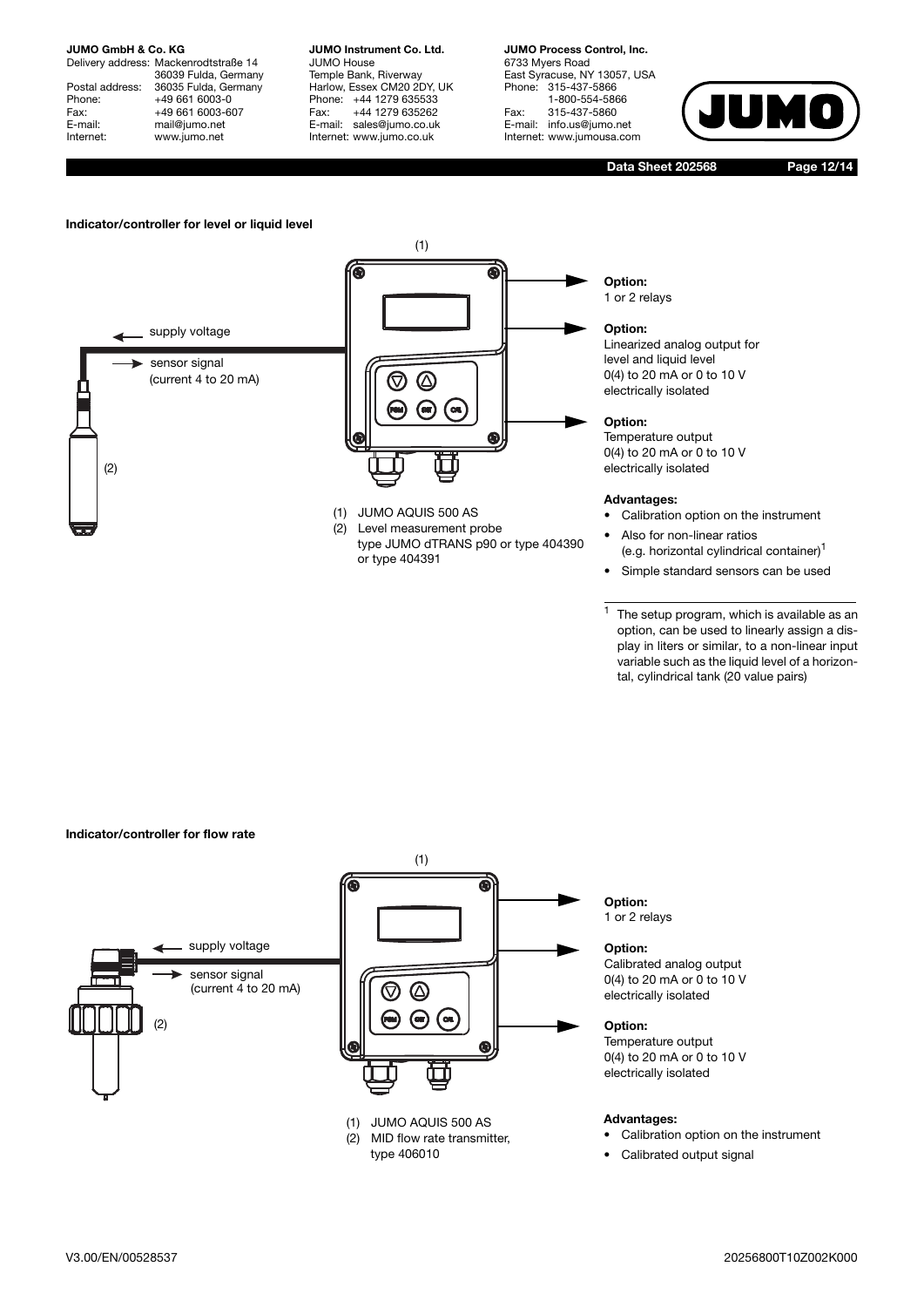Delivery address: Mackenrodtstraße 14 36039 Fulda, Germany Postal address: 36035 Fulda, Germany Phone: +49 661 6003-0<br>Fax: +49 661 6003-60 Fax: +49 661 6003-607<br>E-mail: mail@jumo.net E-mail: mail@jumo.net<br>Internet: www.iumo.net www.jumo.net

**JUMO Instrument Co. Ltd.** JUMO House Temple Bank, Riverway Harlow, Essex CM20 2DY, UK Phone: +44 1279 635533 Fax: +44 1279 635262 E-mail: sales@jumo.co.uk Internet: www.jumo.co.uk

**JUMO Process Control, Inc.** 6733 Myers Road East Syracuse, NY 13057, USA Phone: 315-437-5866 1-800-554-5866 Fax: 315-437-5860 E-mail: info.us@jumo.net Internet: www.jumousa.com



**Data Sheet 202568 Page 13/14**

# **Order Details**

|        | (1) | <b>Basic type</b>                                                                 |
|--------|-----|-----------------------------------------------------------------------------------|
| 202568 |     | JUMO AQUIS 500 AS Indicator/controller for standard signals in analytical systems |
|        | (2) | <b>Basic type extension</b>                                                       |
| 10     |     | For panel mounting                                                                |
| 20     |     | In surface mountable housing                                                      |
|        | (3) | Input (freely configurable)                                                       |
| 888    |     | 0(4) to 20 mA and 0 to 10 V                                                       |
|        | (4) | Output 1 (for main value or continuous controller)                                |
| 000    |     | No output                                                                         |
| 888    |     | Analog output 0(4) to 20 mA and 0 to 10 V                                         |
|        | (5) | Output 2 (for temperature or continuous controller)                               |
| 000    |     | No output                                                                         |
| 888    |     | Analog output 0(4) to 20 mA and 0 to 10 V                                         |
|        | (6) | Output 3                                                                          |
| 000    |     | No output                                                                         |
| 310    |     | Relay with changeover contact                                                     |
|        | (7) | Output 4                                                                          |
| 000    |     | No output                                                                         |
| 310    |     | Relay with changeover contact                                                     |
|        | (8) | Supply voltage                                                                    |
| 23     |     | AC 110 to 240 V, +10%/-15 %, 48 to 63 Hz                                          |
| 25     |     | AC/DC 20 to 30 V, 48 to 63 Hz                                                     |
| 30     |     | DC 12 to 24 V, ±15 %                                                              |
|        | (9) | <b>Extra codes</b>                                                                |
| 000    |     | None                                                                              |

|              | $\mathbf{H}$ | ומו |                          | (3) |                          | (4  |                          | (5) |                          | (6  |                          |     |                          |  | (9) |
|--------------|--------------|-----|--------------------------|-----|--------------------------|-----|--------------------------|-----|--------------------------|-----|--------------------------|-----|--------------------------|--|-----|
| Order code   |              |     | $\overline{\phantom{0}}$ |     | $-$                      |     | $\overline{\phantom{0}}$ |     | $\sim$                   |     | $\sim$                   |     | $\overline{\phantom{0}}$ |  |     |
| Sample order | 202568       | 20  |                          | 888 | $\overline{\phantom{0}}$ | 888 | $\overline{\phantom{0}}$ | 000 | $\overline{\phantom{a}}$ | 310 | $\overline{\phantom{0}}$ | 000 | -                        |  | 000 |